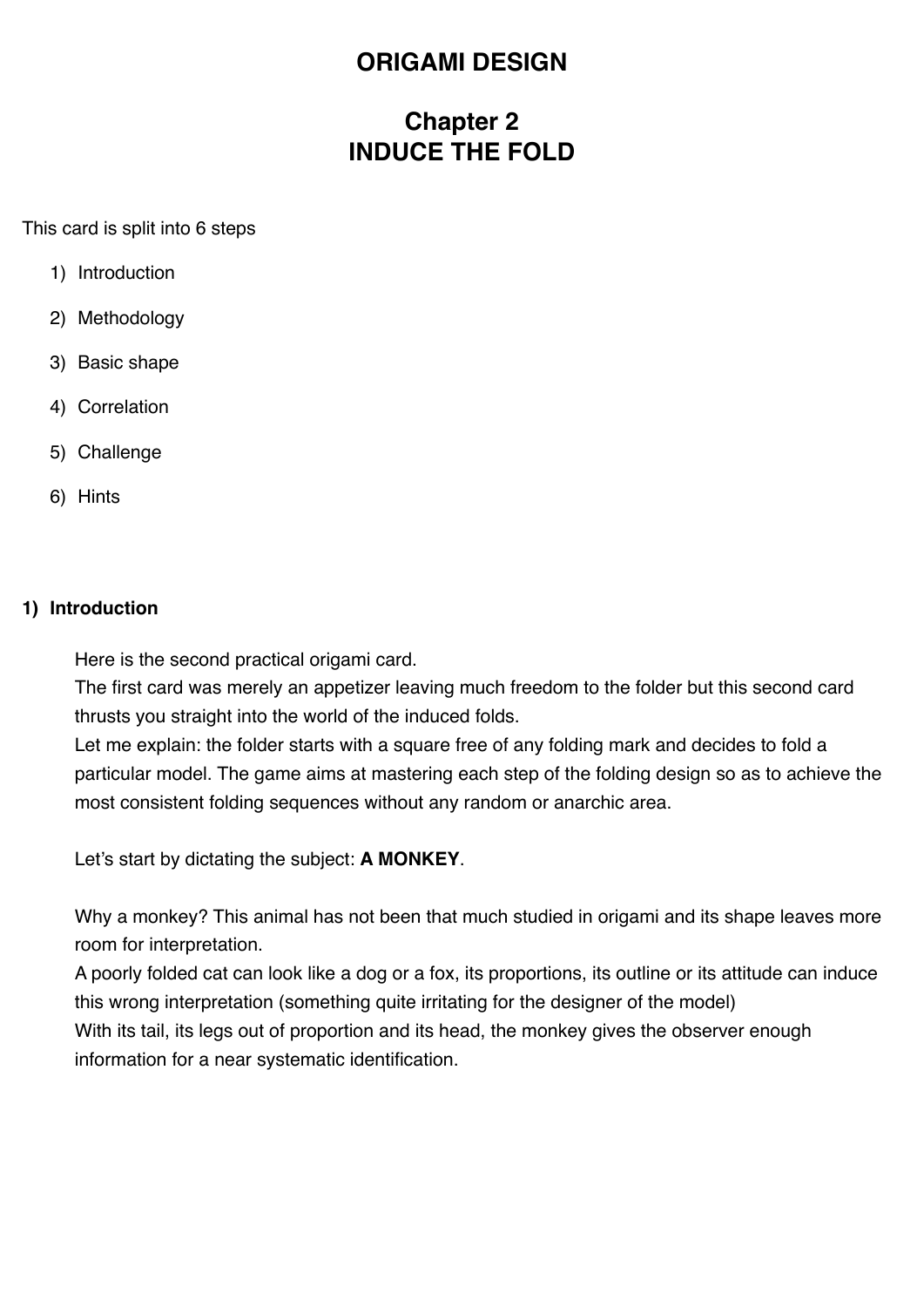## **2) Methodology**

The very first thing to do before attacking the fold is to observe the subject. Every piece of information is worth considering in such a case. A dictionary, a picture book for children, Internet, TV, your memory: dig and record every data that allows you to understand the morphology of your monkey.



Then sch to the study of your monkey. You must observe all its morphological features. Try re-drawing your animal under different views: front, side or threequarter view...

It does not matter if you are not Michelangelo: the goal of this exercise is to reproduce the physical features of the monkey with some strokes of your pencil. It helps you understand and memorise the creature.





## **3) Basic shape**

You have got your monkey quite well both in hand and in your head. Now you must simplify it at most by removing all extraneous elements for a first draft: ears, fingers or facial features. You must keep the core part.